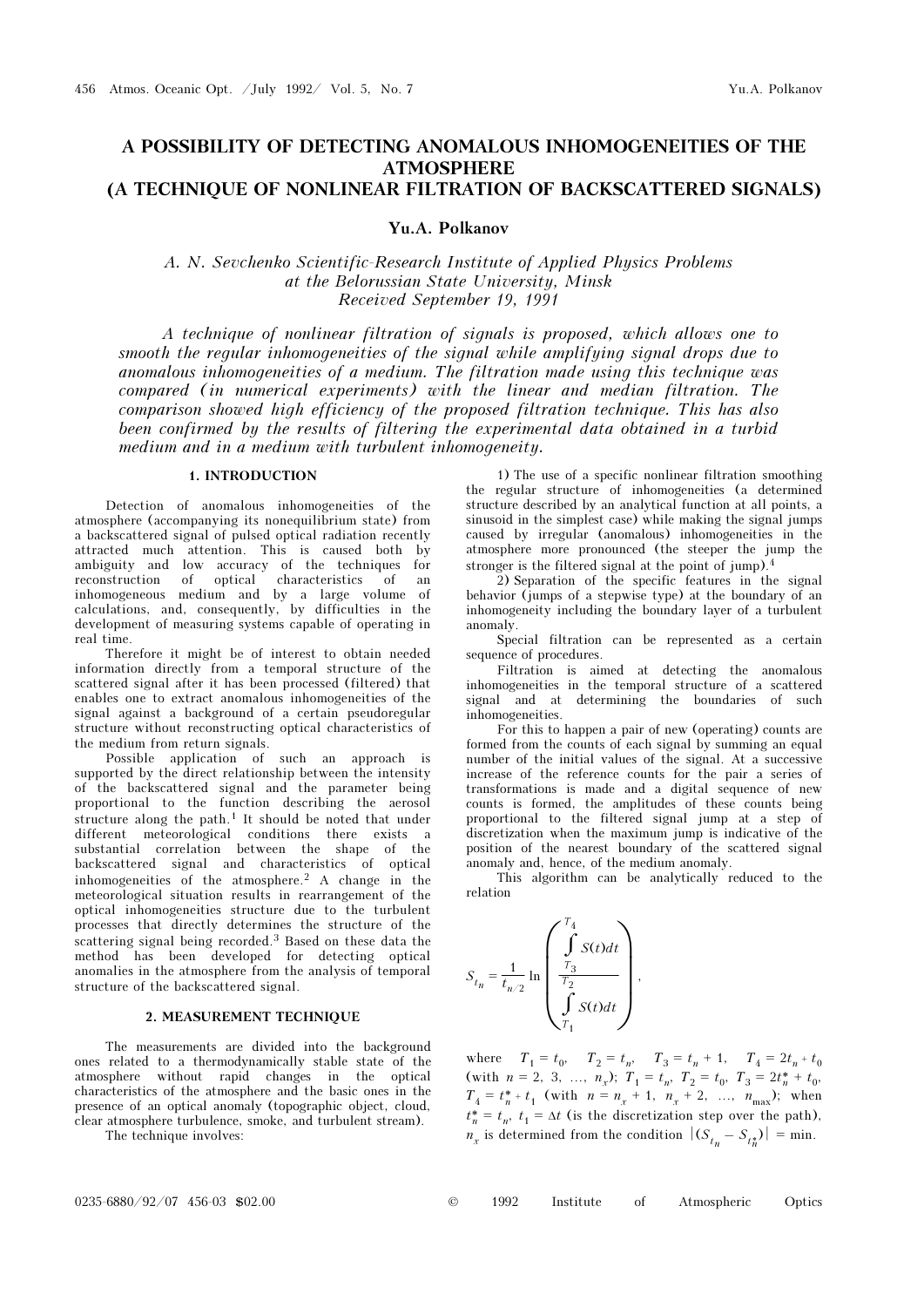#### 3. RESULTS

Efficiency of special filtration was first checked in a numerical experiment by comparing it with linear and median filtrations.5,6 The peculiar feature of the filtration under study is the use of *a priori* information on a possible jump of a lidar return, within the limits of a single discrete, (based on information about realistic behavior of the atmospheric optical characteristics), when constructing the filtration algorithm.

#### 3.1. Numerical simulations

Numerical simulations were carried out on a minicomputer with an interactive system for spectral and statistical processing of a model noisy signal. We used an exponentially decreasing signal with a jump at the center of the sample of 50 counts.

Averaging for the linear and median filtration were made over three counts with one recursive count for a median filtration (3, 1). To detect a front of the introduced signal jump and to estimate its deformation we used a repeated search for a maximum jump of the filtered signal after the previously determined jump was eliminated from the consideration.

The criterion for filtration efficiency was the ratio between the variances of the filtered and reference (without noise) signals both for the entire sample and for some portions of it before and after the jump.

An example of the obtained results is shown in Fig. 1. The ratios of the maximum signal to the introduced jump and the noise level are taken 10, 1, and 10, respectively. In this case the signal–to–noise ratio at the point of a jump is equal to 0.32. The position of the jump is marked with the symbol T.

The results of special filtration are shown in Fig. 2, where the upper plot is the filtered signal and the lower plot is the results of the analysis of the signal dips. Solid line stands for the repeated search, which more reliably determine the jump, but displaced with respect to a real position of the jump. On the lower plot the delta pulses are related to the maximum jump of the signal in a dip with respect to its amplitude and position.

In the given example the linear and median filtrations are not effective and make it impossible to separate out the jump introduced into the signal.

General estimates of the filtration efficiency are given in Table I, in which the following designations are used: LINF is for a linear filter, MEDF is for a median filter, GRAN (0) and GRAN (1) are for special filtrations (0 and 1 denote the number of repeated searches for the maximum jumps in the filtered signal), DISP1 and DISP2 are the variances before and after the introduction of the jump into the signal, SIG1, 2, 3 are the signals with the ratios of the maximum value, jump, and noise: 10 : 1 : 1, 10 : 1 : 5, and 10 : 1 : 10, respectively.

|  | `ABLE |  |
|--|-------|--|
|  |       |  |

|             | SIG 1    | DISP <sub>1</sub> | DISP <sub>2</sub> |
|-------------|----------|-------------------|-------------------|
| <b>LINF</b> | 1.021    | 0.990             | 1.198             |
| <b>MEDF</b> | 1.008    | 0.992             | 1.055             |
| GRAN(0)     | 33.62    | 15.900            | 1.055             |
| GRAN(1)     | 3.738    | 2.000             | 2.016             |
|             |          |                   |                   |
|             | $SIG\ 2$ | DISP <sub>1</sub> | DISP <sub>2</sub> |
| <b>LINF</b> | 1.131    | 1.198             | 2.888             |
| <b>MEDF</b> | 1.070    | 1.148             | 2.492             |
| GRAN(0)     | 2.438    | 2.420             | 1.420             |
| GRAN(1)     | 4.651    | 3.148             |                   |
|             |          |                   |                   |
|             | SIG 3    | DISP <sub>1</sub> | DISP <sub>2</sub> |
| <b>LINF</b> | 1.487    | 1.494             | 3.109             |
| <b>MEDF</b> | 1.400    | 1.383             | 2.893             |
| GRAN(0)     | 5.193    | 6.908             | 3.969             |
| GRAN(1)     | 4.789    | 4.320             | 4.355             |



FIG. 1. A reference signal with the signal drop-to-noise ratio  $= 0.1$  (upper plot); the results of linear (solid line) and median (line with crosses) filtrations (lower plot).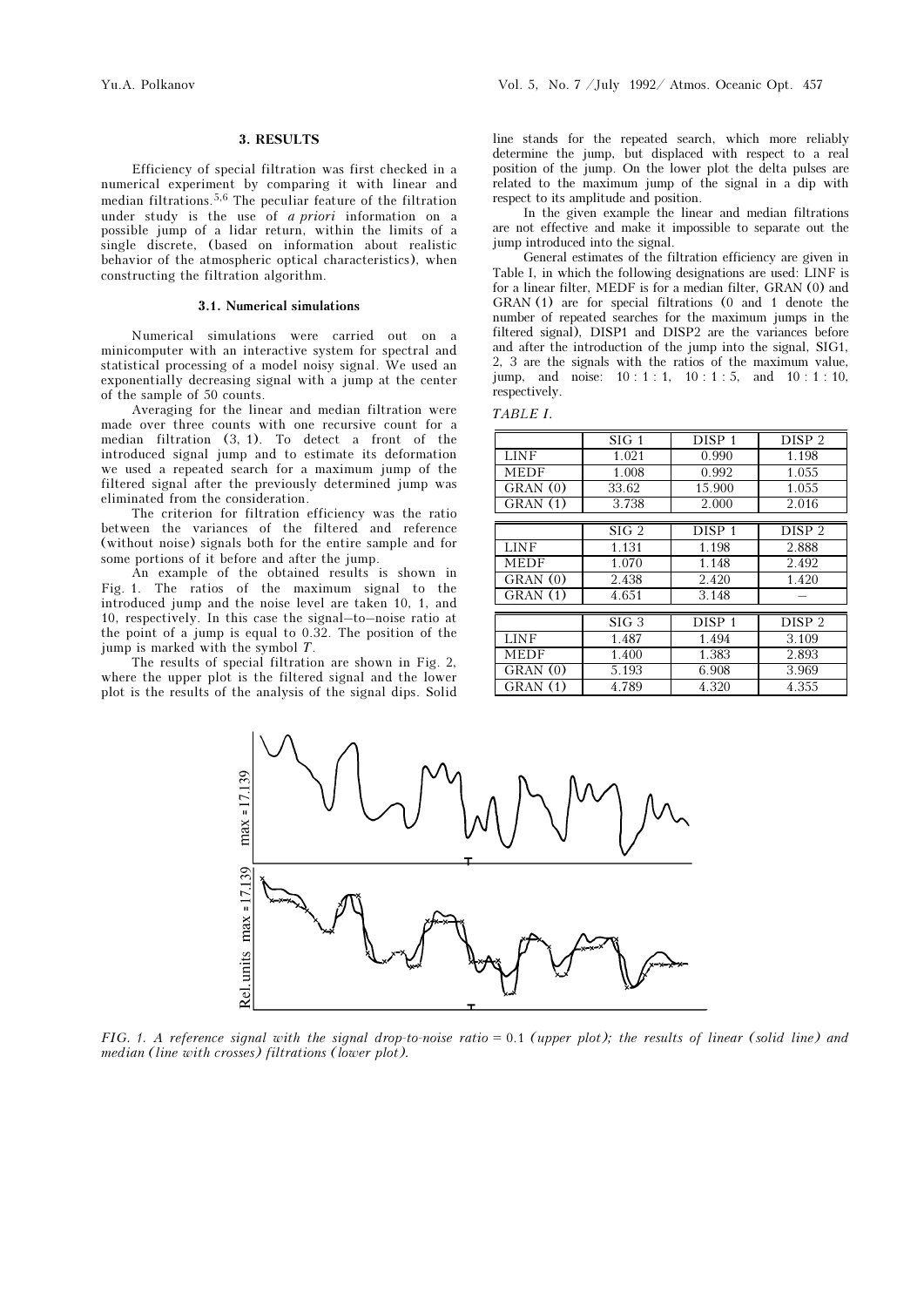

FIG. 2. The results of signal filtration under study with the signal drop–to–noise ratio =  $0.1$ : a) Solid line corresponds to the repeated filtration, and b) the result of detecting the maximum jumps (a number of counts are 2n).

In the table the variances are normalized by the variance of the reference signal. For special filtrations DISP1 and DISP2 are much higher than unity, that is indicative of the nonlinear feature of the filtration and its high sensitivity to individual jumps in the signal.

# 3.2. Field experiment

A backscattered signal in the field experiment was recorded in the presence of: (a) a topographic object, (b) smoking of a portion of the path, and  $(c)$  a turbulent stream.

A reflecting surface with the reflectivity  $k \sim 0.3$  was used as a topographic object.

Two types of smoking created the conditions for multiple scattering of radiation and corresponded to a meteorological visibility range of tens of meters (in the first case) and of several meters (in the second case).

A turbulent stream was generated with a jet engine under the meteorological visibility range of several kilometers.

The signal reflected from the topographic object was reliably recorded without smoking on the path. The object partially screened the radiation field and a portion of sounding path thus resulting in a certain jump of the recorded signal of the atmospheric backscatter.

Even in the case of a weak smoking of the path it is impossible to judge by the presence of an individual optical inhomogeneity on the path (the plots "Signal" in Figs. 3 and 4, respectively, where 18 counts of the signal are represented which are related to the zone of smoking with 520 points on the whole plot).

With a sufficiently high accuracy of signal measurements the special filtration allows one to obtain the signal which repeats the behavior of the extinction along the path. At the same time, a jump of this signal not corresponding to the signal variation for a stable atmosphere in the background measurements indicates the presence of an anomaly somewhere on the sounding path.

This is well illustrated by the results of the scattering signal filtration (plots "Anomaly" in Figs. 3 and 4, respectively) where the reflecting surface on the path strongly changes the general behavior of the filtered signal: a smooth rise with the subsequent rapid fall off at the boundary of the smoke is changed for a rapid jump of the signal (two counts) on the interval corresponding to the position of the topographic object with subsequent smoother fall off at the boundary of the smoke (due to the screening effect).

The position of the local maxima of the signal determines unambiguously the boundaries of the smoke zone. For a strong smoking the reflecting surface on the path changes the reflected signal much less than it does in the case of a weak smoking. However, the position of the reflecting surface can be found from the maximum of signal difference.

The estimates are related to the experimental conditions within the limits of the introduced range resolution of 1.5 m along the path being sounded and they can be assumed to be quite satisfactory.

A turbulent stream is reliably detected with a special filtration including the residual phenomena during several minutes after the jet engine shutdown (a series of 30 measurements). The measurement results are shown in Figs. 5 and 6, where the plot "Anomaly" (Fig. 6) was obtained by separating out the maximum jumps whose positions are related to the boundaries of a medium anomaly.

#### 4. CONCLUSIONS

The above–done study has revealed higher efficiency of the special filtration technique compared to the linear and median ones in application to problems of detecting anomalous inhomogeneities under strong turbidity of the medium (numerical experiment). The field experiment confirmed the possibility of discriminating anomalies against a background of pseudoregular atmospheric inhomogeneities having a certain structure. Such a filtration can be used for detecting clear air turbulence, aerosol clusters, and processes of the cloudiness formation.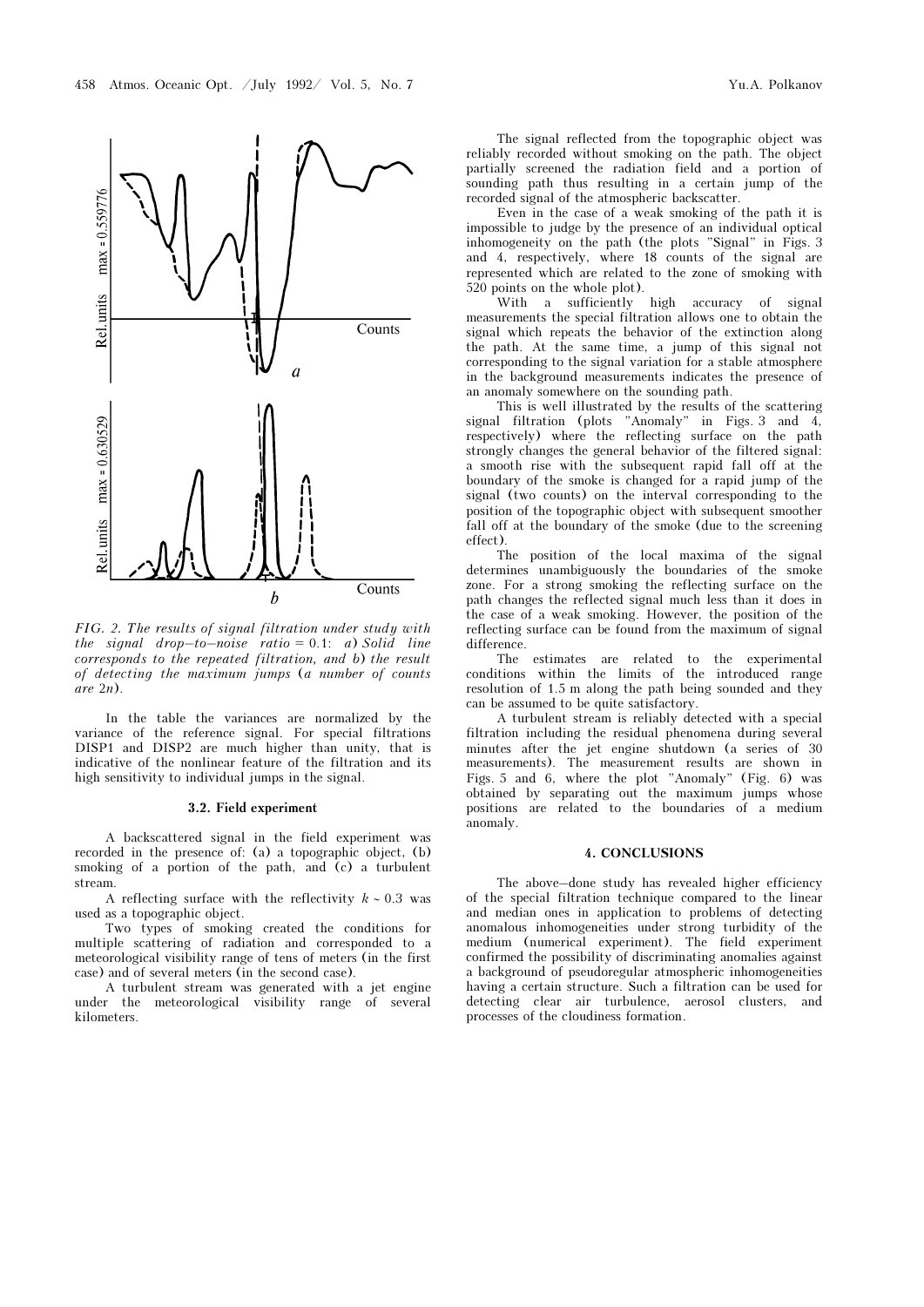

FIG. 3. The signal obtained under the meteorological visibility range (MVR) of tens of meters (weak smoke) (upper plot) and the results of the special filtration (lower plot).



FIG. 4. The signal backscattered from a weak smoke in the presence of the reflecting topographic object (upper plot) and the results of the special filtration (lower plot).



FIG. 5. The signal backscattered from a turbulent stream (upper plot) and the results of special filtration (lower plot).